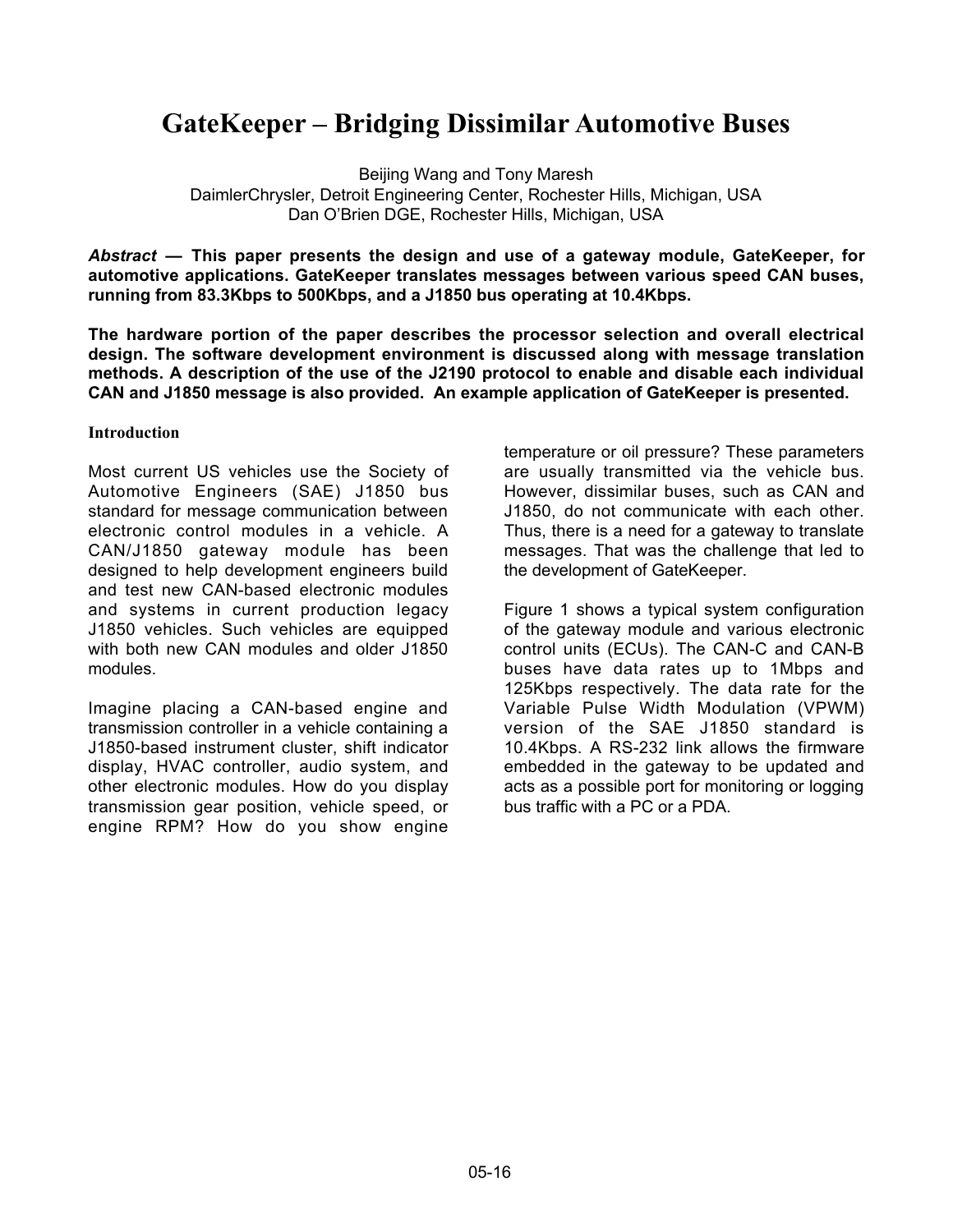

#### **Hardware Design**

The gateway must communicate between a single J1850 bus and up to three CAN buses. Motorola's MCS912DP256 microcontroller was selected because of its multiple bus support, flash memory, EEPROM (Electrically Erasable Programmable Read-Only Memory), and automotive temperature range  $(-40 \text{ to } + 85 \text{ °C})$ .

256K bytes of flash memory, 12K bytes of RAM, 4K bytes of EEPROM, two serial communication interfaces, a J1850 port, and five embedded CAN ports. The high level of integration simplified the hardware design, which Figure 2 illustrates in terms of its functional blocks. The CAN-C buses utilize a Philips TJA1050 driver and the CAN-B bus uses the TJA1054 driver with fault tolerance features. The J1850 bus uses a customized integrated driver/receiver.



The processor uses the 16-bit STAR 12 CPU,

Figure 2: Gateway Module Function Block Diagram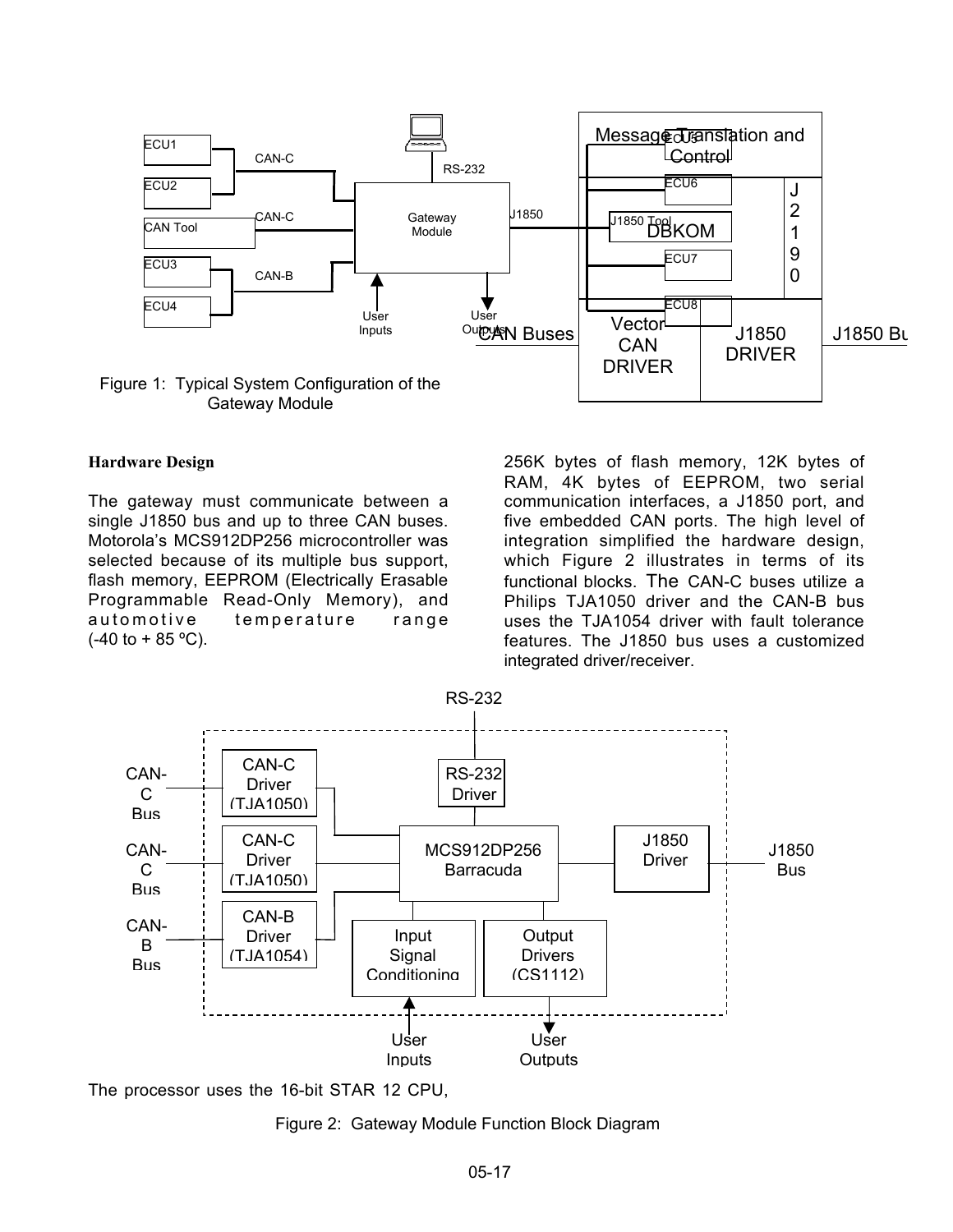A CS1112 DMOS quad power output driver is used to drive user status indicator lamps.

Thermal chamber testing has validated the gateway's operation over the full temperature range.

# **3. Software Development**

The majority of the effort in developing the gateway was spent in the software area. The software structure shown in Figure 3 was developed using an iSystem emulator.

The top application layer, Message Translation and Control, translates messages between the J1850 and CAN buses. The DBKOM module controls timing of all the messages. The end user uses the J2190 protocol to enable or disable individual CAN and J1850 messages at run time. Vector CAN drivers are used to transmit and receive CAN messages. A customized J1850 driver handles J1850 messages.

Figure 3: Gateway Module Software Structure

Modular software was used in the development of GateKeeper. Additional software development is required to accommodate message translation for new applications because messages do not always translate one-for-one between CAN and J1850. Various message translation examples follow:



Figure 4: Multiple J1850 Messages are Updated Based on a Single CAN Message.<sup>1</sup> (Translation Functions are Applied).

Both "m" and "b" are parameters defined by application translation requirements.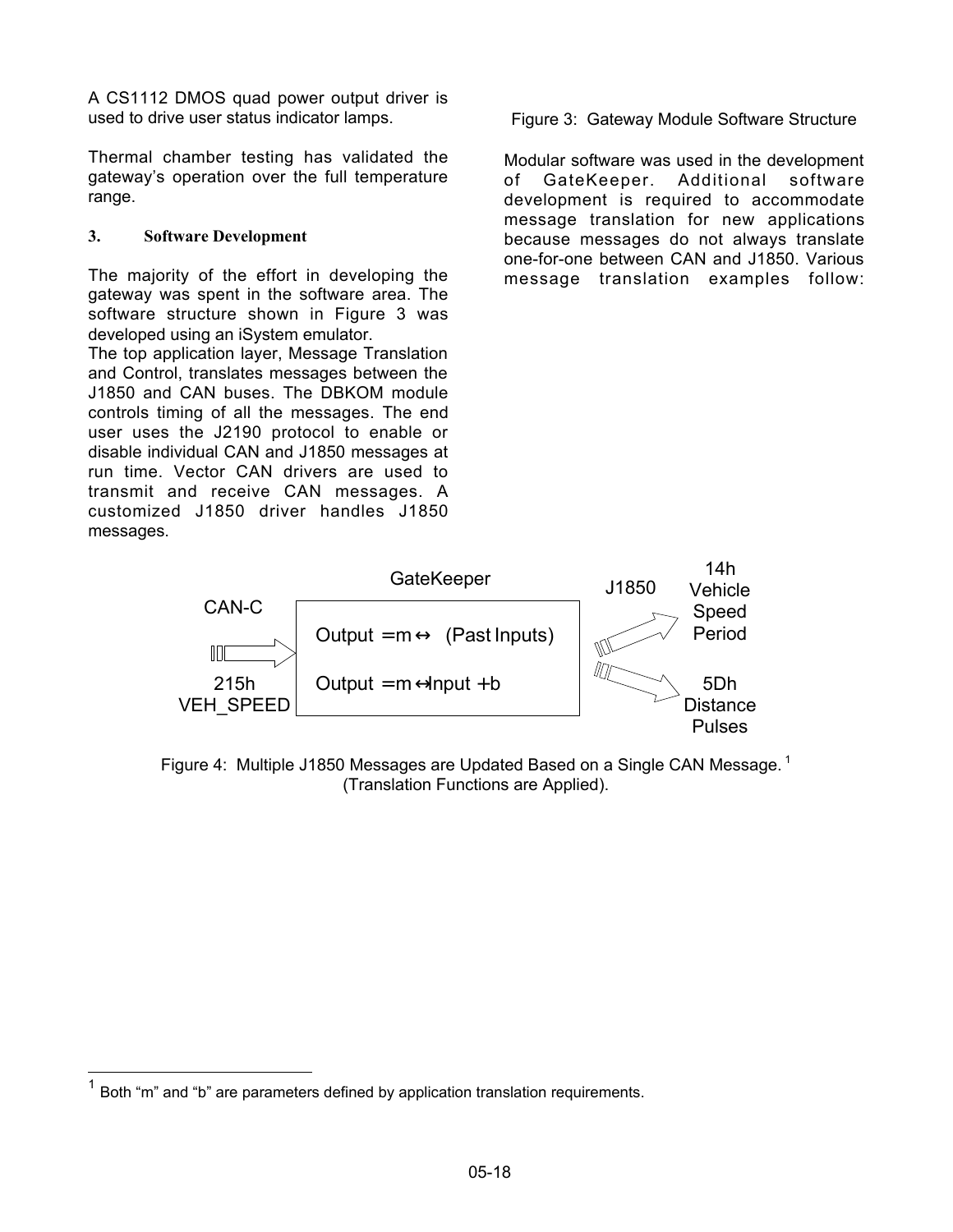Figure 5: CAN Message is Updated Based on a Received J1850 Message.



Figure 6: GateKeeper Sends Periodic and Constant Messages onto Both J1850 and CAN Buses.



Figure 7: CAN and J1850 Messages are Created Based on Discrete Inputs.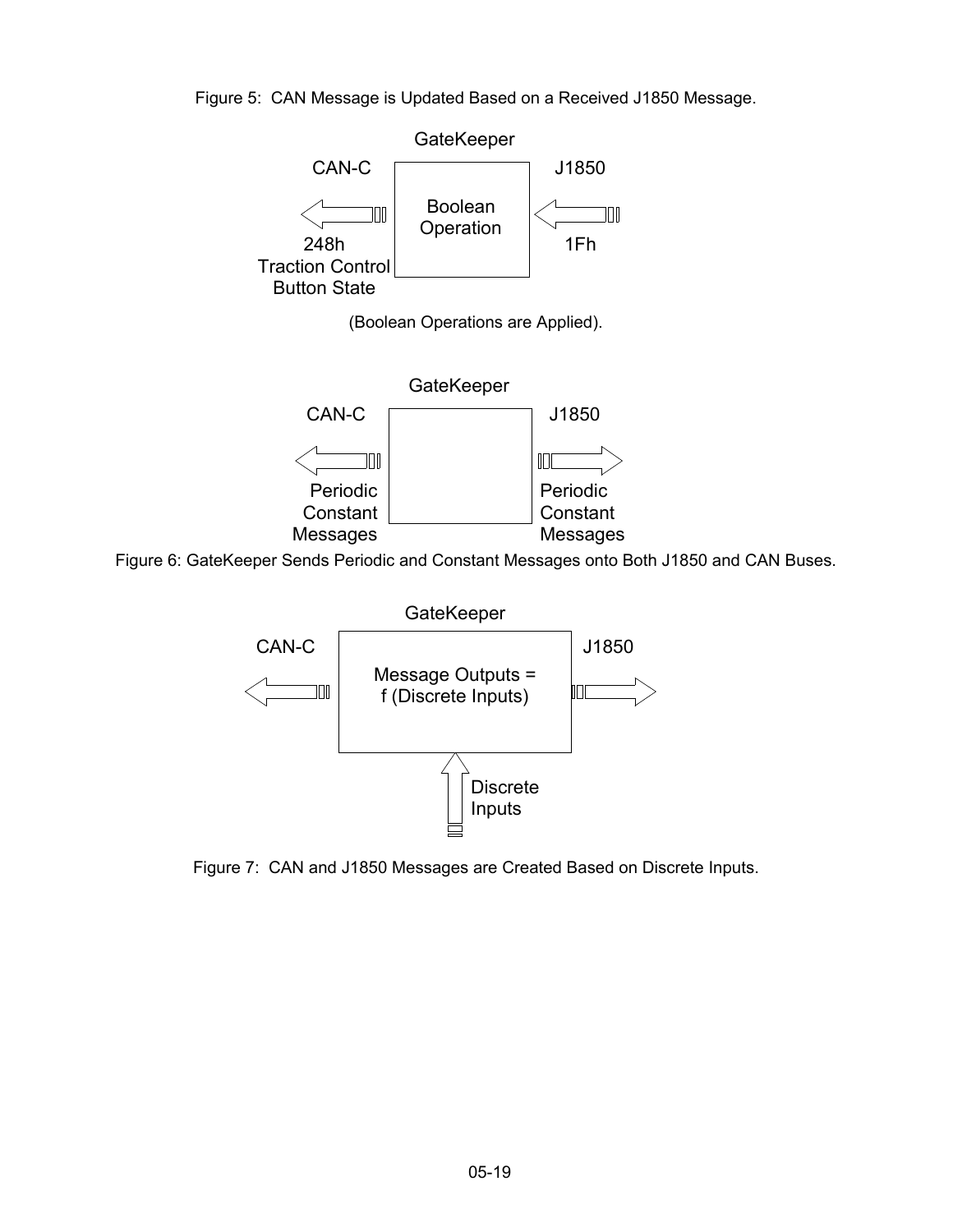

Figure 8: Control Outputs are Driven by CAN or J1850 Messages.

An On/Off message control pattern, stored in the memory of the microcontroller, enables or disables each CAN and J1850 message. The user configures these control patterns via the J1850 bus link using the SAE J2190 protocol. The process is described below.

A diagnostic request is sent to the gateway module to change the message control pattern. It consists of 7 bytes, which are detailed below:

| Byte1<br>Byte2    | \$24<br>\$2B | Diagnostic request<br>Gateway module ID |
|-------------------|--------------|-----------------------------------------|
| Byte3             | <b>\$A0</b>  | Write the data byte                     |
|                   |              | (Byte6 of<br>this                       |
|                   |              | message) at the 16-                     |
|                   |              | bit memory address                      |
|                   |              | (Byte4 and Byte5)                       |
| Byte4             | \$xx         | Memory address Bit                      |
|                   |              | 15 – Bit 8                              |
| Byte <sub>5</sub> | \$yy         | Memory address Bit                      |
|                   |              | $7 - Bit 0$                             |
| Byte <sub>6</sub> | \$dd         | Data byte (either \$00                  |
|                   |              | to disable a message                    |
|                   |              | or \$01 to enable a                     |
|                   |              | message)                                |
| Byte7             | CRC          | Cyclic Redundancy                       |
|                   |              | Check                                   |

Each memory address represents a message ID ranging from \$000 to \$7FF. This applies to all three CAN ports and the J1850 port. The content of a memory address, \$00 or \$01, determines if its corresponding message is enabled or disabled.

All diagnostic requests respond with a diagnostic response message.

A description of the positive diagnostic response to CAN/J1850 message control follows:

| Byte1 | \$26       | Diagnostic response     |
|-------|------------|-------------------------|
| Byte2 | \$2B       | Gateway module ID       |
| Byte3 | \$E0       | Response for Write      |
|       |            | Data Byte at 16-bit     |
|       |            | memory address          |
| Byte4 | \$dd       | Echo of data byte, \$00 |
|       |            | or \$01                 |
| Byte5 | \$00       | Data Write successful   |
|       |            | and complete            |
| Byte6 | \$00       | Filler                  |
| Byte7 | <b>CRC</b> | Cyclic Redundancy       |
|       |            | Check                   |

### **Applications**

The flexibility of the hardware and software design has resulted in many successful applications of GateKeeper. The original design target was for validation of a new CAN-